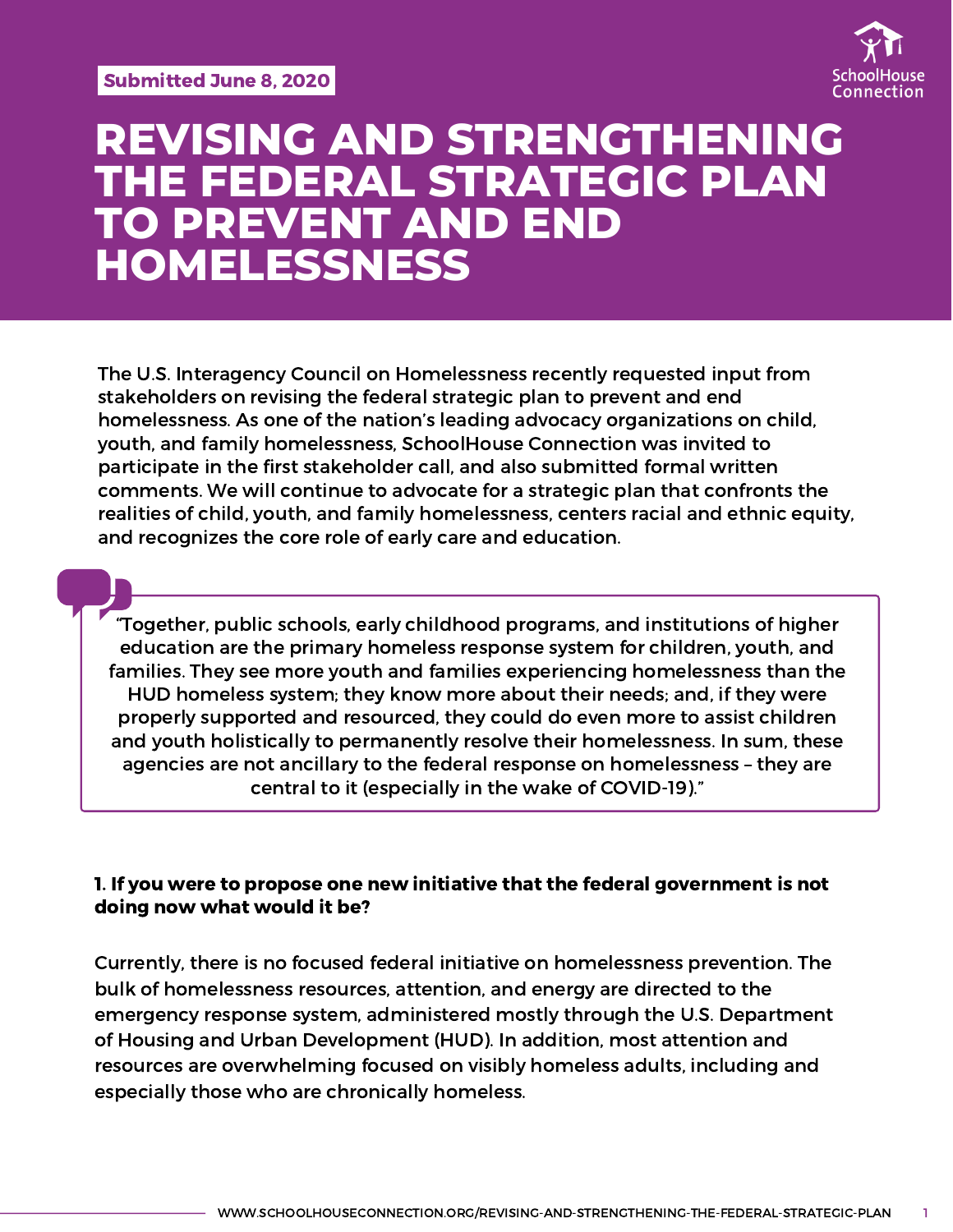However, many homeless adults first experienced homelessness as children or youth, failed to graduate from high school, and/or suffered various adverse events that impacted them throughout life. Efforts to intervene before these children and youth reached adulthood could have prevented their later bouts of more entrenched homelessness.

For instance, 20% of unsheltered homeless adults in Los [Angeles](https://economicrt.org/publication/escape-routes/) indicated that they first experienced homelessness when they were under age 18, and 25% when they were young adults between the ages of 18-24. In [Seattle](http://allhomekc.org/wp-content/uploads/2019/05/2019-Report_KingCounty_FINAL.pdf), 18% of homeless adults indicated that their first experience of homelessness occurred when they were under age 18, and 27% when they were between the ages of 18- 24. And in the state of [Minnesota,](https://www.wilder.org/sites/default/files/imports/2018_HomelessnessInMinnesota_3-20.pdf) more than half (52%) of homeless adults surveyed first became homeless by the time they were age 24, and over one-third (36%) first became homeless at or before age 18.

In addition, adverse childhood experiences (ACEs) are strongly correlated with adult [homelessness.](https://homelesshub.ca/blog/infographic-adverse-childhood-experiences-and-adult-homelessness) Examples of ACEs include emotional abuse, neglect, mental illness, parental separation and substance abuse. As the number of ACEs in a person's life accumulate, the likelihood of experiencing homelessness increases. In [Minnesota](https://www.wilder.org/sites/default/files/imports/2018_HomelessnessInMinnesota_3-20.pdf), the majority (73%) of homeless adults had experienced at least one ACE, and over half (59%) reported multiple ACEs. For each ACE reported by homeless adults, the average age of the first episode of homelessness drops considerably.

Finally, some of the best research on pathways into homelessness comes from Chapin Hall at the University of Chicago. The study, which was authorized under the Runaway and Homeless Youth Act and funded in part by HUD, found that lack of a high school [degree](https://voicesofyouthcount.org/brief/missed-opportunities-education-among-youth-experiencing-homelessness-in-america/) or GED is the single greatest risk factor associated with homelessness as a young adult; the second greatest risk factor was having a child; and the third was having a low income (under \$24,000). [One-hundred](https://voicesofyouthcount.org/brief/pregnant-and-parenting-youth-experiencing-homelessness/) percent of young adults who participated in in-depth [interviews](https://voicesofyouthcount.org/brief/missed-opportunities-youth-pathways-through-homelessness-in-america/) reported familybased instability and trauma; nearly 24% experienced homelessness with their family prior to experiencing homelessness on their own; 35% experienced the loss of at least one parent or primary caregiver; and 44% percent identified removal from family and placement in foster care as the beginnings of the instability that led to their homelessness. Racial disparities were evident in likelihood of becoming homelessness, as well as prolonged harmful consequences of homelessness.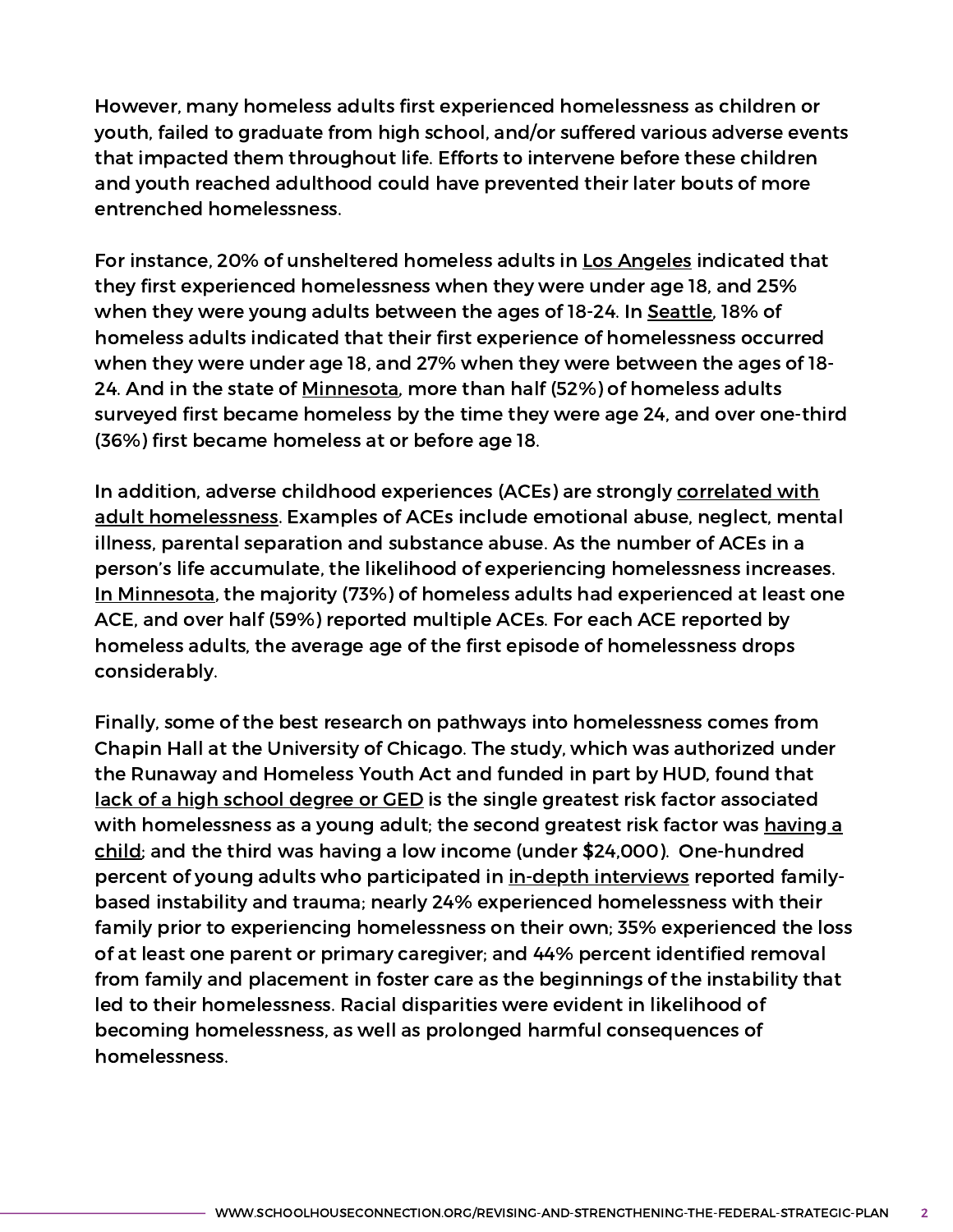Taken together, the studies cited above reveal how child homelessness can lead to youth homelessness, and then to adult homelessness, where children of homeless adults may start the cycle again. The findings also make painfully clear that housing alone is insufficient to prevent and "end" homelessness, and that without explicit connections and fervent attention to the complex root causes of family and youth homelessness – including systemic and structural racism – homelessness will continue for all populations. A multi-agency coordinated initiative on prevention is a critical part of a long-term strategy to stem the tide of homelessness.

## 2. Outside of prior USICH federal strategic plan focuses, what else might the federal government do to prevent and/or reduce homelessness?

There are over 18,000 local educational agencies (school districts and charter schools) in the United States, serving all communities. Every single one of them is required to designate a liaison to ensure schools proactively identify children and youth experiencing homelessness, enroll and stabilize them, connect them to resources inside and outside of school, and support them in getting the education that is the single most important protective factor against future homelessness – a necessary prerequisite for employment, and many other indicators of well-being.

There are over 1,700 agencies providing Head Start and Early Head Start programs in all 50 states. These programs serve pregnant women, as well as children birth to age five, and their parents. Every single one of them is required to identify and remove barriers to enrollment and participation for children and families experiencing homelessness. Access to high quality early learning is a prerequisite to later school and life success.

There are over 250,000 child care providers serving children who receive federal child care subsidies. Every single one of them has responsibilities to identify and remove barriers for families experiencing homelessness. Access to high quality child care is imperative for child development, and for parents to find and keep employment.

There are over 5,300 college and universities in the United States. All college access programs and financial aid offices must address the needs of homeless youth. Some form of postsecondary education and/or training is increasingly necessary for obtaining a job that pays a living wage and to maintain housing.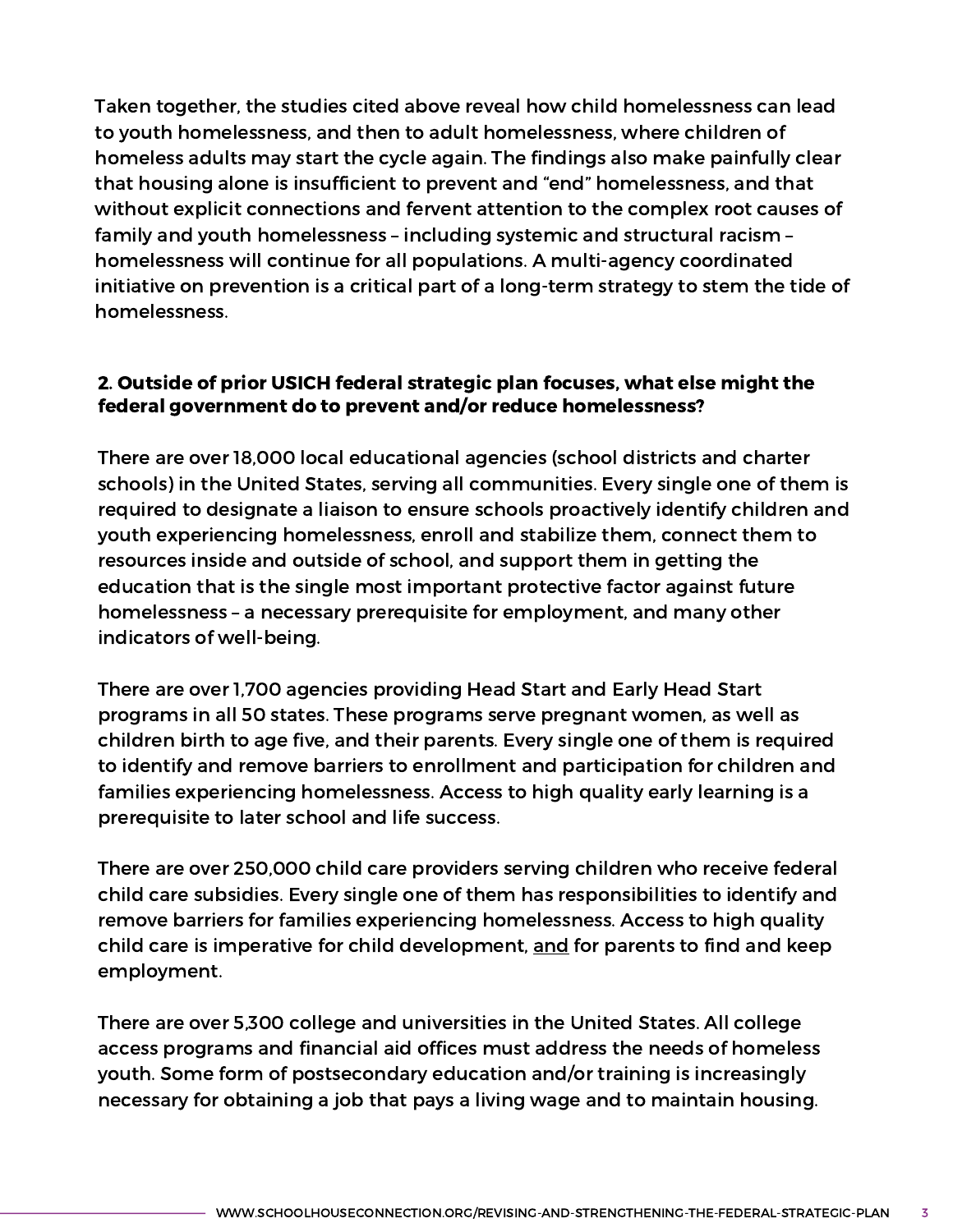Together, public schools, early childhood programs, and institutions of higher education are the primary homeless response system for children, youth, and families. They see more youth and families experiencing homelessness than the HUD homeless system; they know more about their needs; and, if they were properly supported and resourced, they could do even more to assist children and youth holistically to permanently resolve their homelessness. In sum, these agencies are not ancillary to the federal response on homelessness – they are central to it (especially in the wake of COVID-19).

This means the revised strategic plan should provide specific and detailed attention to the role of early care and education, in recognition that these are the systems to which families and youth are most connected, and in whom they have the most trust, as well as the systems that provide the best long-term path to prevent and interrupt cycles of homelessness. The federal strategic plan should strengthen and support homelessness responses within the early care and education systems, including the implementation of existing protections. Other systems that touch the lives of children, youth, and families – including health, employment, housing, and the HUD homeless system -- must prioritize early care and education as critical components of long-term stability and permanent exits from homelessness.

# 3. What is one activity the federal government is doing that you believe should be deprioritized?

The federal government's homelessness strategy continues to prioritize the role of a single federal agency: HUD. Yet HUD's definition of homelessness, its data, its program models, and its outcome measures are skewed to the short-term and the superficial. HUD's current approach to homelessness is largely reactive, focused on adults, and focused on housing alone. Without significant reform, this approach will continue to fail and to perpetuate homelessness.

Public schools identified and enrolled 1.5 million children and youth experiencing [homelessness](https://nche.ed.gov/wp-content/uploads/2020/01/Federal-Data-Summary-SY-15.16-to-17.18-Published-1.30.2020.pdf) in 2017-2018 - the highest number on record. Another 1.4 million children under age six are estimated to experience [homelessness.](https://www2.ed.gov/rschstat/eval/disadv/homeless/early-childhood-homelessness-state-profiles-2020.pdf) Schools and early childhood programs are uniquely able to see the shortcomings of HUD homeless policies because schools can document histories of homelessness over the course of a school year, and over multiple school years. Schools and early childhood programs see and work with families that HUD considers to be a "success" because the family did not return to a federally-funded shelter in the same jurisdiction after they left the HUD program, but rather ended up in a motel or on a couch or in car, or in a shelter in another jurisdiction.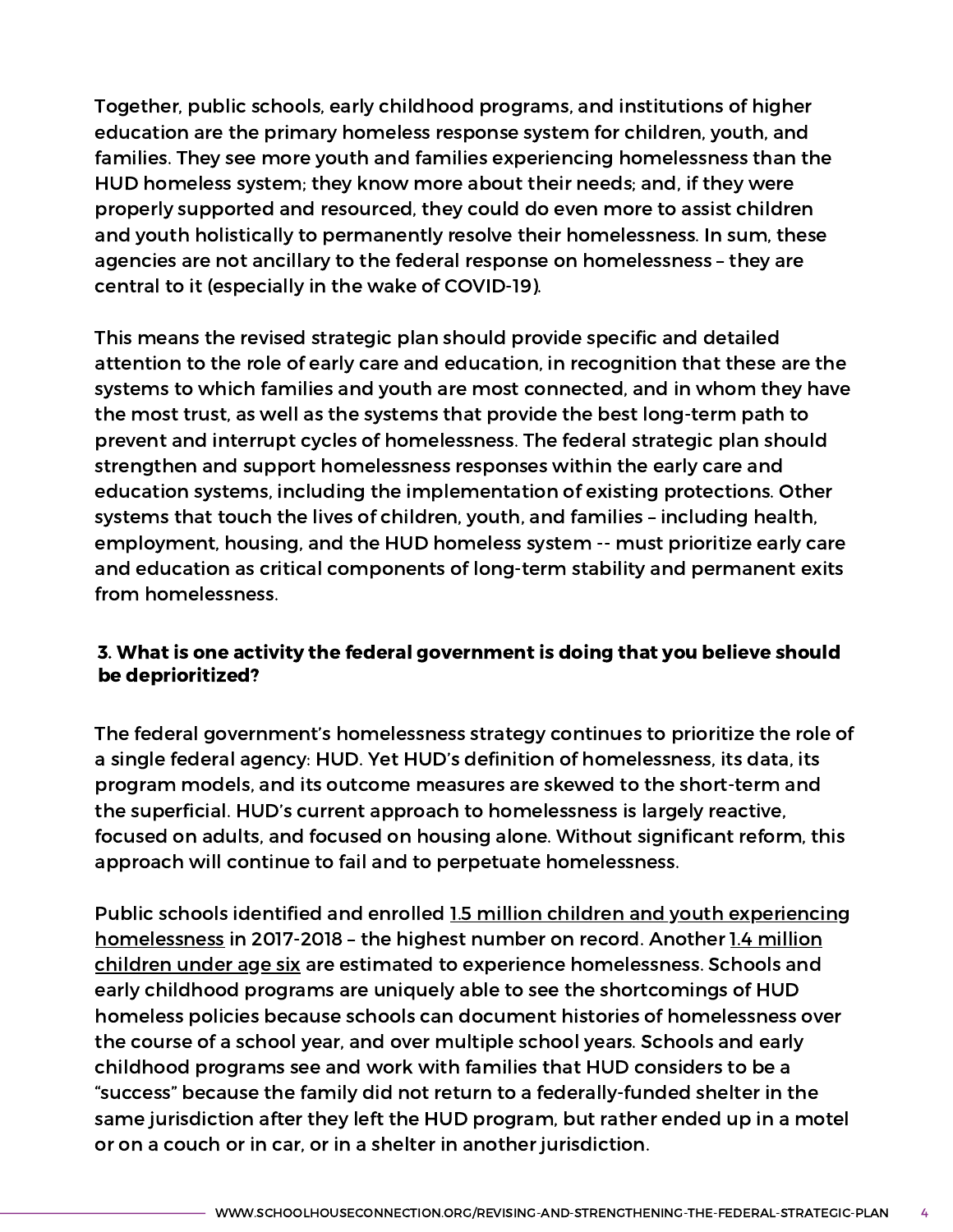Schools and early childhood programs see families who were "diverted" by the HUD homeless system to motels and other dangerous situations under the faulty assumption that being in shelter is always worse. Schools and early childhood programs also see youth and families for whom housing alone, without appropriate services, exacerbates underlying problems that lead to homelessness and that prevent housing stability. Finally, schools and early childhood programs see families and youth experiencing homelessness who have no access to resources they need because they do not score high enough on deeply flawed and [demonstrably](https://buildingchanges.org/news/2019/item/1042-system-that-apportions-homeless-housing-is-limiting-access-for-people-of-color) racist vulnerability assessments - or because HUD not did not consider them to be homeless at all.

In part, these problems with HUD homeless policy stem from bureaucratic heavyhandedness; a blinkered, top-down policy approach; and a strong tendency to overprescribe. Despite diverse local contexts for homelessness, HUD has created strong federal incentives and requirements for certain kinds of housing models, like Rapid Rehousing, and for certain populations, like chronically homeless adults, that do not match all communities' and all populations' needs. Even when communities identify greater needs for other populations or program models, they must adopt national priorities in order to be competitive for funding. Each community should be able to determine its own priorities, and have multiple housing options for specific populations depending on their needs and goals.

In addition, the program models and priorities established by HUD are predicated on the view that homelessness is primarily, if not exclusively, a housing problem, solved by housing alone. This view has marginalized and defunded program models that address the complex root causes of homelessness, and that provide enough time to ensure that families and youth will be able to sustain housing on their own once they leave the program.

In particular, Rapid Rehousing – an intervention with origins in response to the recession, where many families needed short-term housing assistance to recover from homelessness due to foreclosure or job loss – has been overprescribed, including for families and youth suffering from deep poverty and its complications. In many jurisdictions, families and youth are not provided with the education, services, and employment supports they need, and so they cannot maintain their housing once the subsidy ends. Consequently, they experience repeated homelessness, re-traumatizing them and their children. Unaccompanied homeless youth under age 18 – the population for whom lack of shelter is the greatest challenge – are not even old enough to sign a lease, which precludes Rapid Rehousing as a viable option.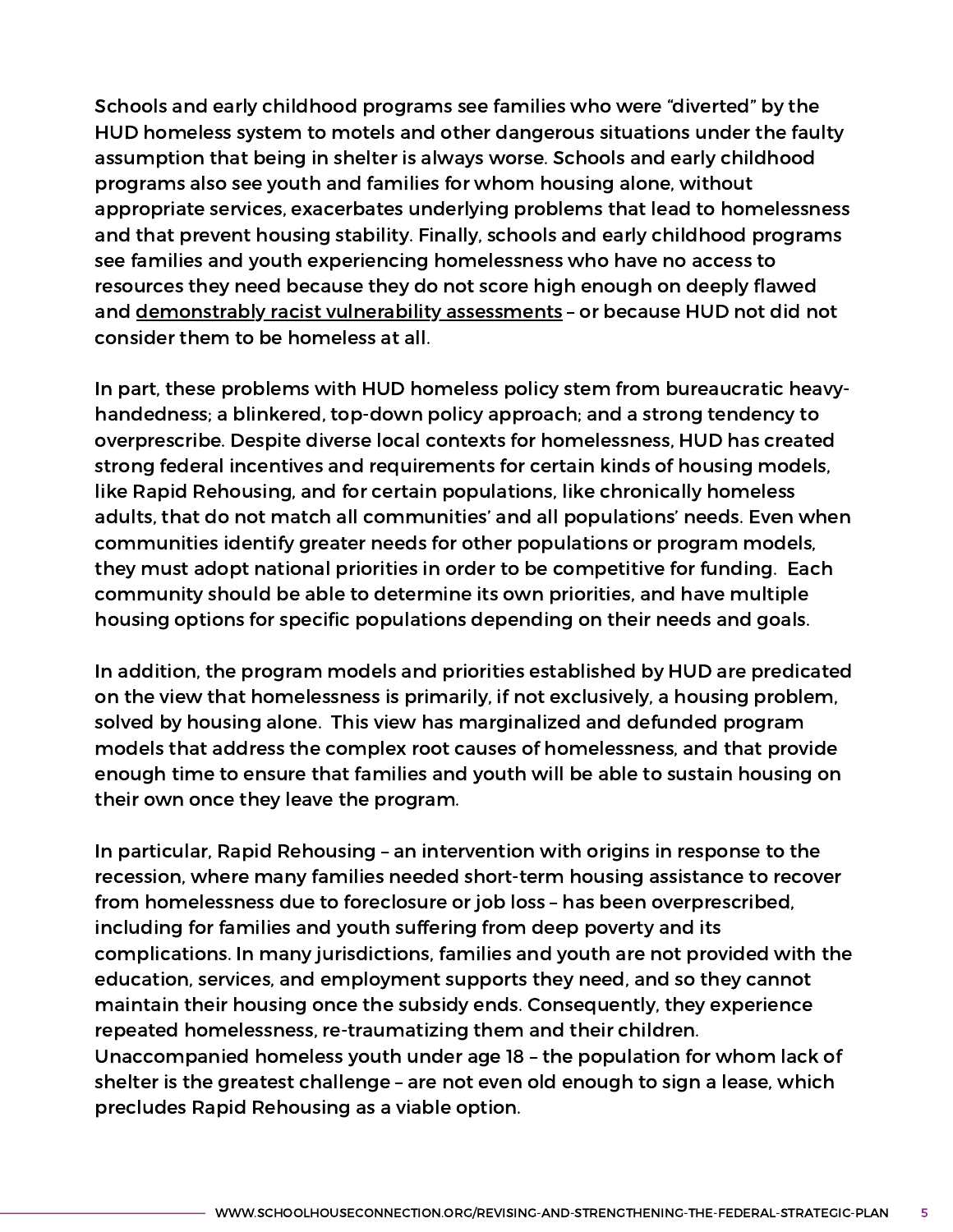In a study conducted in [Minneapolis](https://srcd.onlinelibrary.wiley.com/doi/epdf/10.1111/cdev.13041), housing interventions were analyzed in light of up to four years of school records. Homeless students assigned to Rapid Rehousing had lower average attendance and lower math and reading achievement than children receiving only typical shelter services. In the comparisons that involved only permanent housing subsidies and Rapid Rehousing, homelessness was associated with achievement gaps in both math and reading achievement that persisted over years.

Homeless and housing interventions must be judged on their long-term impact on children and youth, including their educational outcomes; if they are not, children and youth will continue to cycle in and out of homelessness over their lifetimes, mired in poverty and its ill effects.

In sum, quick-fix, adult-centric, housing-only models should be deprioritized; education and services should be incentivized and prioritized; and HUD's data should no longer be presented as the official national data on homelessness. Data from public schools and early childhood programs reflect the way that children and youth actually experience homelessness, and, as universal institutions, schools and early childhood programs offer a better barometer of trends. The revised federal strategic plan should cease imposing one agency's data, outcome metrics, language, and priorities on all other federal agencies. Rather, the revised plan should honor the data, outcome measures, priorities, and goals of each and every participating federal agency.

### 4. What is one activity that the federal government is doing well and that should be prioritized?

Last year, the Administration for Children and Families (ACF) at the U.S. Department of Health and Human Services held ten regional listening sessions on family and youth [homelessness.](https://www.acf.hhs.gov/fysb/resource/2019-acf-regional-listening-sessions-on-family-homelessness) These sessions brought together a wide range of stakeholders, including public and private agencies, faith-based organizations, school districts, and grantees and non-grantees. The purpose was to understand trends, learn about challenges and innovative responses, and share information about ACF programs and resources. Stakeholders were frank in expressing concerns about the fragmentation and silos between federal agencies, but also within agencies (for example, among ACF's own programs). However, they also were very grateful for ACF leaders' genuine interest in listening and learning, for bringing a much broader range of stakeholders together, and for the opportunity to understand the child, youth, and family centric approach to health and selfsufficiency that ACF brings to the homelessness conversation. Stakeholders also provided concrete recommendations for intra- and inter-agency work to build support for community efforts.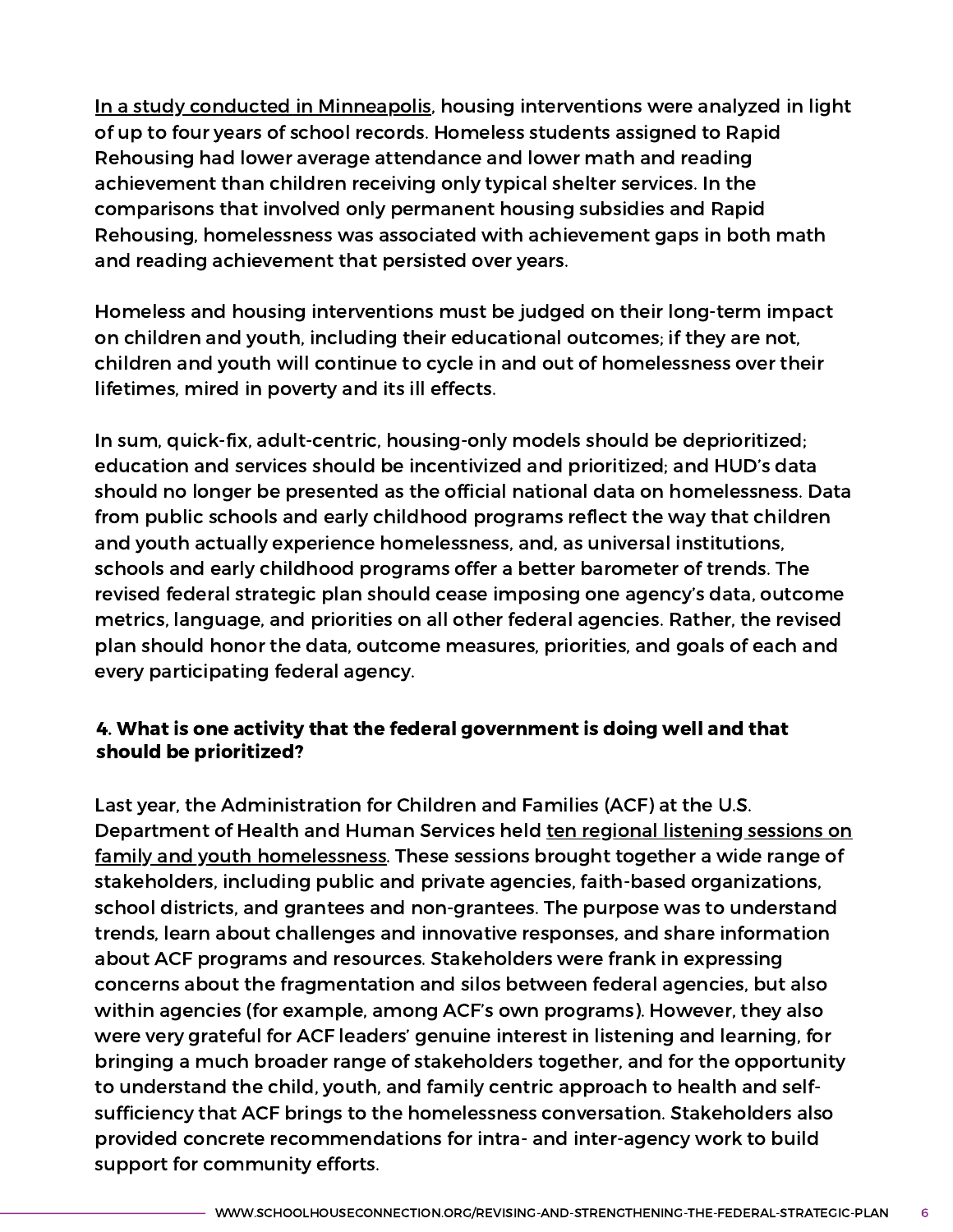Since the listening sessions, ACYF Commissioner Elizabeth Darling has undertaken specific and individualized efforts to increase collaboration between RHYA grantees and Early Head Start grantees in order to help provide more support to young parents experiencing homelessness; Dr. Deborah Bergeron, the Director of the Office of Head Start, has created a campaign and new resources on homelessness, including online [lessons,](https://eclkc.ohs.acf.hhs.gov/family-support-well-being/article/supporting-children-families-experiencing-homelessness?utm_medium=email&utm_campaign=OHS+Eblast+Home+at+Head+Start+Family+Housing+Instability+and+Homelessness+During+the+COVID-19+Emergency&utm_content=OHS+Eblast+Home+at+Head+Start+Family+Housing+Instability+and+Homelessness+During+the+COVID-19+Emergency+CID_fd585d5730f813ab478b1153034908e1&utm_source=CM+Eblast&utm_term=Supporting+Children+and+Families+Experiencing+Homelessness&cid=fd585d5730f813ab478b1153034908e1) and resources in the wake of COVID19; and ACF has created and validated an early childhood [self-assessment](https://hsicc.cmail20.com/t/ViewEmail/j/B0B76ED0A45836342540EF23F30FEDED/92E01556F5E83B134415EB25BE999822) tool for shelters.

The listening sessions and follow up activities are examples of an agency reaching out to stakeholders (including parents and youth) in a genuine attempt to learn, and looking within, at how it can better leverage its own existing resources, to assist children, youth, and families experiencing homelessness. Other agencies should seek to replicate ACF's example.

# 5. Overall, what would you say the top 3 federal priorities should be as they relate to preventing and ending homelessness?

- Prioritizing the needs of children and youth experiencing homelessness across and within all federal agencies. We will never reduce homelessness in the long-term if children, youth, and families are not prioritized in all agencies. This means:
	- Adopting policies that take into account how children and youth actually experience homelessness (i.e. adopting the education definition of homelessness). This is especially critical in the wake of COVID-19, as families and youth who have no choice but to stay with other people temporarily cannot self-isolate or socially distance, nor are they protected by eviction moratoria. They are at high risk of trafficking, predation, and harm.
	- Putting the two federal agencies that best understand child and youth homelessness in the driver's seat (the US Department of Education and the Administration for Children and Families at HHS).
	- Increasing the quantity and quality of affordable housing options for youth and families, and ensuring that both mainstream and targeted housing programs provide and incentivize wrap-around, trauma-informed, culturally-specific, and age-appropriate services with the goal of selfsufficiency and wellness (not simply having a roof over one's head).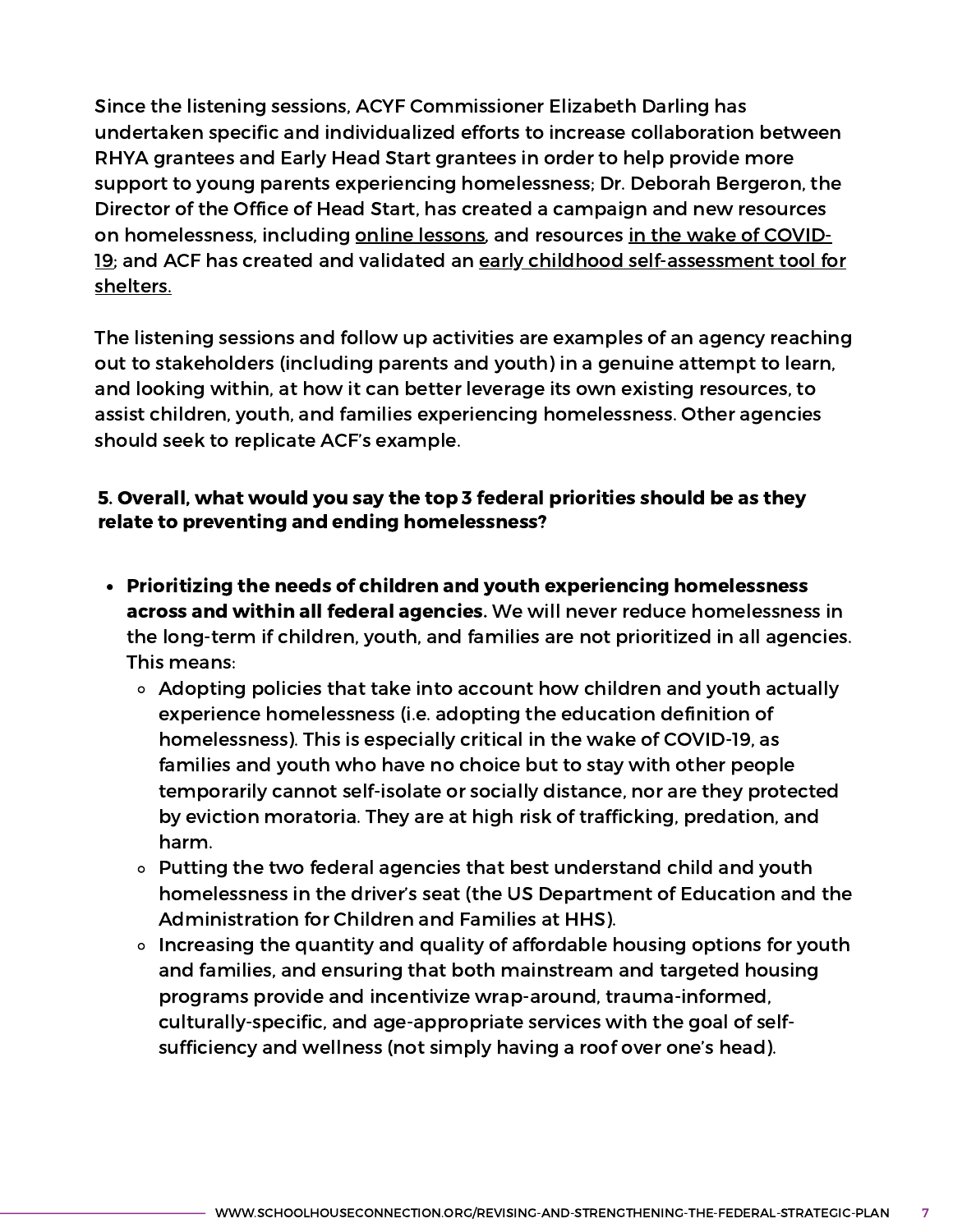- Developing and implementing a coordinated homelessness prevention strategy with early childhood programs and public schools at the center. Early childhood programs and schools already serve as hubs for services and organic connections for youth and families. The federal government should undertake efforts to build on this role, and equip early childhood programs, public schools, and institutions of higher education to respond much more robustly to the needs of children and youth experiencing homelessness.
- Adopting policies and practices to eliminate racial disparities and ensure equity for children, youth, individuals, and families of color and historically marginalized communities. The long-standing harmful impacts of racism begin before birth and are evident in early childhood, K-12, and higher [education.](https://www.schoolhouseconnection.org/overcoming-homelessness-through-education-means-fighting-racism/) Black high school students are 2.67 times more likely to experience homelessness, and Hispanic high school students are 1.68 times more likely to experience homelessness, than White high school students. American Indian and Alaskan Native youth have some of the highest rates of homelessness compared to other racial/ethnic populations. These students of color are significantly less likely to graduate from high school, and therefore are significantly more likely to continue to experience homelessness as adults. Racial inequity is apparent in early childhood and higher education, and profoundly so in housing and homelessness systems. The federal government must prioritize racial equity in all systems as a key strategy in preventing and resolving homelessness.

#### 6. In terms of homelessness, what areas are in need of greater attention at the federal, state and local levels?

- Federal level:
	- o USED: The identification rates, attendance rates, and educational outcomes of children and youth experiencing homelessness require more attention. Homelessness has a damaging impact on academic outcomes that is over and above poverty, and is not ameliorated by the mere provision of housing. Based on data from 49 states, the 2017-2018 national average graduation rate for students experiencing homelessness was 67.8 percent, which is more than 10 percent below other low-income students, and nearly 20 percent below all students. The low graduation rate of these students is of particular concern because lack of a high school degree or GED is the single greatest risk factor for homelessness as a young adult, and contributes to challenges in securing employment. Enrollment and participation in LEA-administered preschool programs also requires more attention, as does participation in some form of education beyond high school, whether career and technical education, community college, or four-year college. Higher education programs and initiatives – including financial aid – must be attentive to the unique needs of unaccompanied homeless youth. All of these improvement efforts require attention to data disaggregated by homeless status and race and ethnicity.